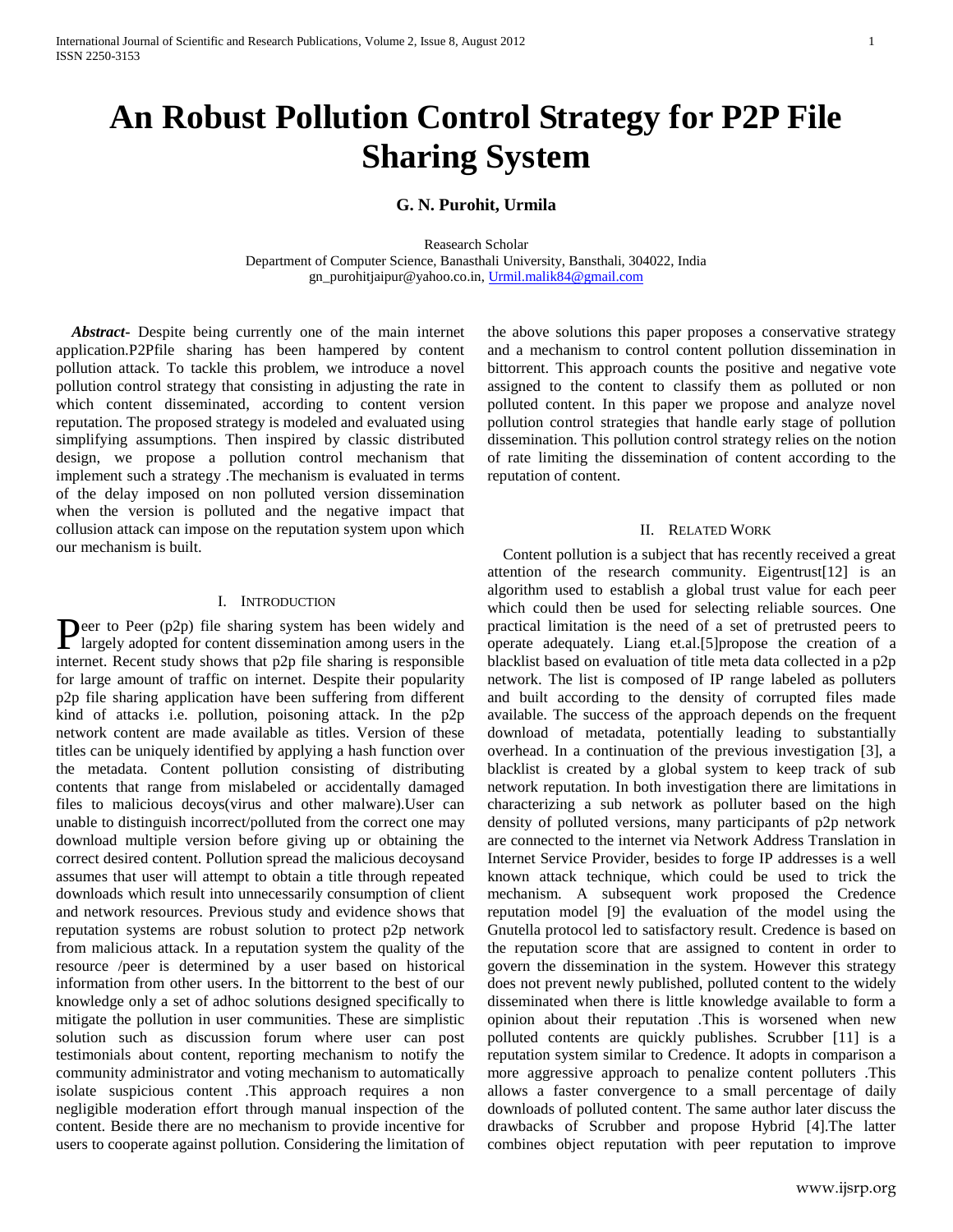pollution identification and assists user decision about pollution. Hybrid addresses the problem (not solved by Scrubber) of cleaning (that is detecting and restricting the dissemination of) polluted objects shared by peers that only occasionally upload them and thus manage to keep good reputations. However, despite the progresses on pollution control attained by the aforementioned proposals, they fail to limit the spread of polluted content in its early stage of dissemination.

**FUNNEL: The Conservative Model**: The mechanism FUNNEL operates by controlling the distribution of content according to the votes. It calculates the reputation of a content version and adjust the number of downloads according to this.

FUNNEL uses a binary voting mechanism to calculate the reputation of a content version i.e. E[W]. According to the FUNNEL when a user finishes a downloading then the user issues a positive /negative feedback about the content and adjusts the number of concurrent downloads according to the reputation scale.

Subjective Logic<sup>[13]</sup> is used to calculate the reputation score and consequently assume values in the interval[0,1].To calculate the reputation score of a content the mode consider positive and negative votes assigned by the user.

 $E[\omega] = r + 2a/r + s + 2$ 

 Funnel keeps track of the current number of downloads and employs *E*[*ω*] to determine if a download request should be authorized. In this context, the mechanism introduces two key variables: *A* and *D*, defined as follows. *A* represents the maximum number of concurrent downloads to be allowed, whereas *D* represents the current number of downloads taking place. The value of *A* is calculated according to Equation 1, in function of the corresponding version reputation (*E*[*ω*]). The value of *D* is incremented when a download begins, and decremented when it ends. Finally, *A* and *D* are employed by the pollution control mechanism to allow new download requests to proceed if *D < A*.

 $A = E[\omega] \times (A \text{free} - A \text{min}) + A \text{min}$  (1)

 Amin represents the minimum number of concurrent downloads to be allowed (which is relevant when  $E[\omega] = 0$ ). A free, in turn, corresponds to the number of concurrent downloads to be allowed when  $E[\omega] = 1$ . If so, there are only positive votes, and the content is assumed to be non-polluted. Consequently, the restriction on the number of concurrent downloads is lifted. Nevertheless, by analyzing Equation 1, we find that  $E[\omega] = 1 \leftrightarrow$  $2a = n+2$ . The only solution for this equation, given that  $a \in [0;$ 1] and  $n \in N$ , is  $a = 1$  and  $n = 0$  (absence of negative votes). To address this issue, we introduce a threshold  $\sigma$ , with  $\sigma \in [0; 1]$ , to "free" downloads even in the presence of negative votes. When  $E[\omega] = \sigma$ , the content is assumed to be non-polluted and infinite concurrent downloads may take place.

When  $E[\omega] \ge \sigma = 0.9$ , an arbitrary number of downloads can take place; if new negative votes are provided, the reputation score could fall below 0.9, with the limitation being reinstated .If a new download is possible, the values of A and D are compared (and also of  $E[\omega]$  and  $\sigma$ ). If  $D \leq A$  or  $E[\omega] \geq \sigma$ , new downloads can be allowed.

 In order to employ the model on BitTorrent communities, some aspects need to be addressed: how to (*i*) estimate the number of concurrent downloads taking place (*D*), (*ii*) deny a download request, (*iii*) avoid duplicate votes, and (*iv*)encourage users to vote. In this work, we assume that most users will vote correctly A BitTorrent tracker is modified to implement Funnel, the model is instantiated aiming at "closed" BitTorrent communities (*i.e.*, require registration). A tracker in BitTorrent enables peers (users) to contact each other and switch pieces of files. Peers frequently ask for a list of other peers to connect to. Since users need to register, Funnel assumes Sybil attacks [3] are not feasible. This assumption guarantees that a unique user does not have enough autonomy to manipulate the reputation of a content version. Furthermore, the tracker can use the user"s registry to identify later interactions..

### **A. Estimating the number of concurrent downloads**

The strategy adopted by the tracker to estimate the value of *D*  considers the number of peers downloading a specific torrent and is based on the frequent interaction of peers. Every time a peer *P*  asks for a list of peers (PeerList), the tracker associates a temporary registry with *P*; if the registry expires, it is removed by the tracker. The value of *D* is assumed to be the number of valid registries. This strategy is susceptible to collusion attacks, where malicious peers try to manipulate the estimated *D* value. Since the value of *D* can be overestimated by the attackers, eventually the condition  $D < A$  is false and the mechanism denies as subsequent download requests, causing a denial of service. However, this seems to be interesting only in the scenario where malicious peers try to harm the dissemination of an authentic content. To address this problem, when  $D \geq A$ , the tracker allows new download requests to proceed with a specific probability.

#### **B. Denying a download request**

To deny a download request, the tracker manipulates the PeerList returned to peers. For example, if the tracker understands that a download request must be denied ( $D \geq A$ ), it returns an empty PeerList to the requester peer. However, the BitTorrent Distributed Hash Table (DHT) extension might interfere with this strategy. It enables peers to bypass the tracker and disseminate PeerLists using DHTs. We quantified the proportion of published torrents over four communities and found out that this value was no larger than 9.12%. To reduce the effect of DHTs on our mechanism, the tracker may prohibit the publication of torrents supporting this extension.

## **C. Avoiding duplicate votes**

Considering the assumption that the tracker maintains registries for users and distinguishes its interaction with each user, it employs a table indexed by the user"s identity to determine if a specific user has already voted in a torrent.

### **D. Encouraging users to vote**

There are two options to encourage users to vote: reward those who vote or punish the ones who do not. In order to avoid votes without real content inspection, rewards are not given to the users who vote. Instead, the tracker adjusts the PeerList size according to the proportion of torrents a peer joined and provided a vote. Let N be the original PeerList size, V the number of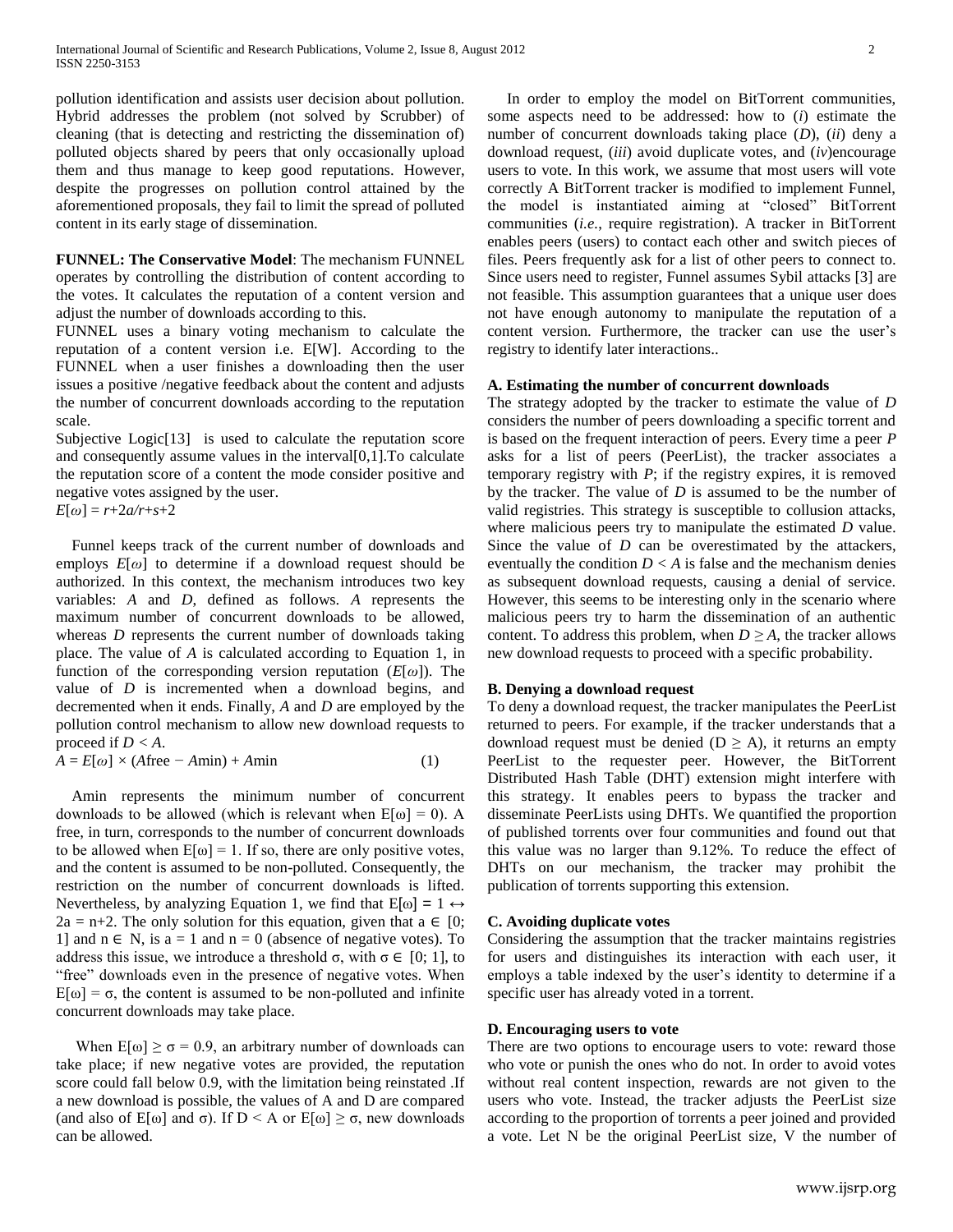torrents a peer has cast a vote, and R the number of joined torrents, the new PeerList size is adjusted by the tracker to  $N \times min\{V + 1 R, 1\}$ . Given that a vote is accepted only if the peer joins the torrent,  $V \le R$ .

#### III. EVALUATION

 This section presents an experimental evaluation of FUNNEL. The purpose of this evaluation is to provide answers to three fundamental questions: (i) the negative impact caused by the mechanism in a scenario where a non-polluted content is disseminated or, in other words, the overhead imposed by FUNNEL with non-polluted contents; (ii) the effectiveness of FUNNEL in slowing down the dissemination of polluted contents to normal users; (iii) the negative impact of collusion attacks performed by malicious peers against the mechanism. Each of the scenarios employed in the experimental evaluation comprised the dissemination of a single content version (one torrent), due to two reasons. First, unlike other approaches, FUNNEL spawns individually and independently to every content version. Second, although FUNNEL may influence the user's choice of torrent – assuming there is more than one torrent for the same content – by decreasing the number of leechers (and indirectly, of seeders), the choice will be affected by multiple subjective factors. These include information contained in the meta-data (e.g., publisher alias), number of seeders and torrent age. We do not know of any study that analyzes the rationale behind this choice and safely establishes a user behavior pattern.

Let I, C and M denote, respectively, the number of initial seeders (either honest or malicious) that start a swarm and remain available during the entire experiment, and the total number of honest/correct peers, and malicious peers that will arrive. We examined (both through simulation and experimentally) a range of values for I, C, and M to assess parameter sensitivity. Not only the scale of peers has been varied (from hundreds to thousands of peers), but also the proportion among the values assigned for I, C, and M. Since the results observed were consistent for all combinations of parameters and due to space constraints, we chose to describe (and present the results obtained for) an intermediate-size scenario, with  $I = 20$  and  $C = 500$ .

 The proposed mechanism employs a voting-based reputation scheme to classify contents as being polluted or non-polluted. Such schemes are subject to collusion attacks, in which a malicious user lies to manipulate the reputation of a given content. Hence, in both polluted and non-polluted scenarios, the attacker counts with a set of M colluding peers to attempt to defeat the mechanism. They will not only redistribute polluted content, but also provide false feedback. In the context of this work, an attacker votes positively to a polluted content and negatively to a non-polluted one. For the experimental setup being presented, the value of M was varied in the interval [0; 150] (note that these malicious users will need to have accounting the community). First, the swarm is created with I initial seeders. To evaluate the most damaging scenario, M malicious peers join immediately afterwards and contact the tracker. Peers leave the swarm only after completion of downloads, obeying a minimal contribution metric, denoted as ρ. The value of ρ represents the amount of data a peer is willing to upload in regard to what he/she has downloaded. For example, if  $\rho = 0$ , a peer will leave the swarm right after completing the download, regardless of the amount he/she has uploaded. If  $\rho =$ 2, it means a peer will attempt to upload at least twice as much content as he/she downloaded – note that it may be less than twice, when there are no interested leechers, and it can be more than twice if this amount had been uploaded before the download was completed. In this context, we define the behavior of honest and malicious peers when retrieving polluted and non-polluted contents. There are four possible cases, as follows. When a honest peer completes the download of a polluted content, we assume it immediately detects the pollution and therefore leaves the system ( $\rho = 0$ ). Likewise, if a malicious peer finishes retrieving a non-polluted content, it does not disseminate it ( $\rho$  = 0). In contrast, when a malicious peer retrieves a polluted content, it remains in the swarm contributing indefinitely to its dissemination ( $\rho = \infty$ ). The fourth and last case corresponds to the "normal case": an honest peer retrieves a non-polluted content. The levels of collaboration in BitTorrent communities have been up to debate, so it is hard to assign 'real' values of  $\rho$  to peers. After (fully) downloading the content, 25% of leechers leave the swarm without becoming seeders ( $\rho = 0$ ), 41% are willing to upload as much as they have downloaded ( $\rho = 1$ ), and 34% attempt to upload twice as much as they have downloaded  $(p = 2)$ . To keep the campaign of experiments manageable, we chose relatively small torrents: 60MB. The set of BitTorrent agents – the standard implementation of BitTornado – was distributed among 10 dedicated machines, interconnected through a 100Mbps network switch. Agent configuration included a limit of 7 upload connections and infinite download connections (in larger settings, the operating system would have forced a limit on this value). In addition, we adjusted the upload and download rates of the agents to 256Kbps and 1Mbps, respectively. Finally, we have assigned the following values for FUNNEL input parameters: Amin = 1, Afree = 50, a = 0.5, and  $\sigma$ = 0.95. These values were chosen because they represent a reasonable balance between a more conservative, rigid dissemination policy and a more relaxed one.

### **Effectiveness of the mechanism**

 To measure the effectiveness in both polluted and non polluted scenarios, we measured how long it took to each honest peer to complete its download. Figure 3 illustrates the amount of time peers stay online (up to completion) in both non-polluted and polluted scenarios (respectively, Figure 3(a) and Figure  $3(b)$ ). A pair  $(x,y)$  in the plot means that a fraction of peers x stay online for up to y minutes in order to complete their download (b) Polluted content

# Fig. 3 Effectiveness against pollution attacks with colluding peers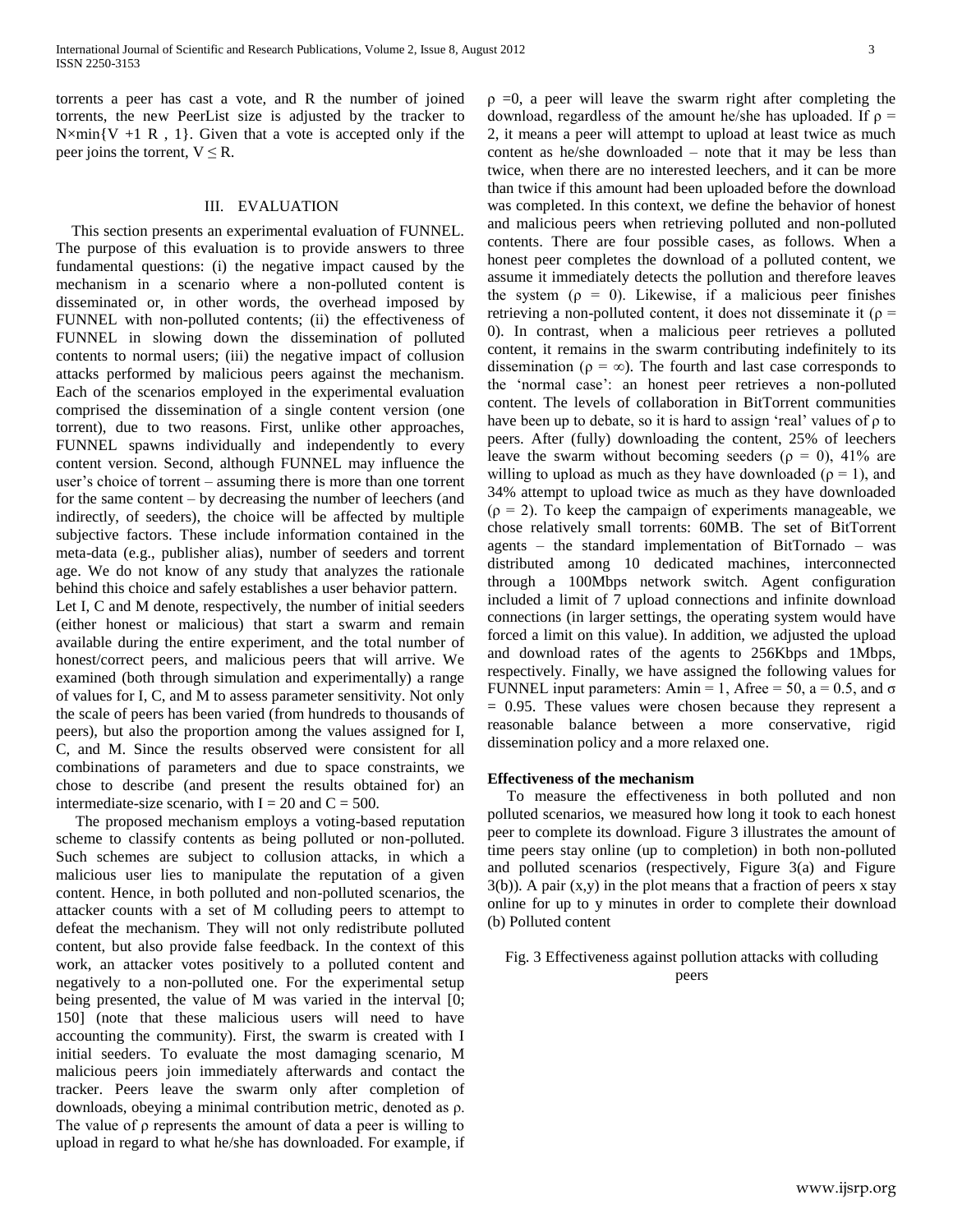

Figure 3(a) illustrates the behavior of the mechanism for nonpolluted scenario. In this case, the lower the curves, the better. First, note that the curves 'No Control' and ' $M = 0$ ' are similar. That is, when there are no attackers  $(M = 0)$ , the presence of the pollution control mechanism introduces a negligible overhead. More precisely, results indicate that the delays imposed by the mechanism are not larger than 10 minutes to 80% of peers.

 When running an experiment with 10 malicious peers, the mechanism receives votes against the legitimacy of the content (negative), which induces FUNNEL to slow down the dissemination of non-polluted content. This may be observed by the fact that honest peers took at most 70 minutes to download the content, in comparison to the curve ' $M = 0$ '. However, we note that, to duplicate this delay, it takes five times more attackers ( $M = 50$ ). In addition, the efficiency of the attack decreases as the number of malicious peers exceeds 50. Such phenomenon occurs because when colluding peers arrive, at most  $A = 0.5 \times (1 + 50) + 1 = 26.5$  of the M peers are allowed to start downloads ( $E[\omega] = 0.5$  since in the initial stage there are no votes recorded, thus  $E[\omega] = a$ ). Therefore only M − A malicious peers may "compete" with the honest peers in the swarm for an opportunity to start the download. Results regarding the polluted scenario are shown in Figure 3(b). In the absence of control, 100% of peers complete the download of the polluted content in less than 50 minutes. In this case, the benefits of using FUNNEL are highly expressive: approximately 90% of peers consume more than 750 minutes (12.5 hours) to complete the download of the polluted content (curve  $^{\circ}M = 0$ ). Although the plot was adjusted for the sake of presentation, the curves corresponding to cases  $M = 0$  and  $M = 10$  were observed for approximately 15 hours, and their behavior were stable. The mechanism also performs efficiently, controlling the dissemination of polluted content, even in the presence of 10 malicious peers voting positively. When  $M \geq 50$ , the set of malicious users obtained success in promoting content dissemination; however, note that to obtain the 60MB file, it took the honest peers approximately

600 minutes (10 hours), 12 times more than in the absence of FUNNEL. We emphasize that, in the experiments carried out to evaluate our proposal, peers do not give up on trying obtaining a non-polluted content. In practice, peers may leave the network due to the delay to start the download, potentially making these curves increase faster.

#### IV. CONCLUSIONS

 BitTorrent-based file sharing communities are very popular nowadays. Anedoctal evidence hints that such communities are exposed to content pollution attacks (i.e., publication of 'false' files, viruses, or other malware), requiring a moderation effort from their administrators. The size of such a cumbersome task increases with content publishing rate. To tackle this problem, we propose a generic pollution control strategy and instantiate it as a mechanism for BitTorrent communities. The strategy follows a *conservative* approach: it regards newly published content as polluted, and allows the dissemination rate to increase according to the proportion of positive feedback issued about the content. In contrast to related approaches, the strategy and mechanism avoid the problem of pollution dissemination at the initial stages of a swarm, when insufficient feedback is available to form a reputation about the content.

 This paper proposes and analyzes a pollution control strategy based on the limitation of the number of simultaneous downloads. The dissemination rate is controlled according to the trust in the version correctness. Initially, the mechanism is proposed and evaluated using ideal settings. Simulation results showed the effectiveness of the mechanism in containing pollution. Later, we identify the main design decisions, and then propose four basic distributed mechanisms based on classic designs. The mechanisms are compared in terms of overhead (delays imposed on the dissemination of non-polluted content) and efficiency in reducing the dissemination of polluted versions, with and without the help of collusion attacks. Solving the pollution problem is a challenging issue which will require many steps. The main contribution of this paper is to propose a strategy and related mechanisms for pollution control, based on a reputation scheme built around Subjective Logic. Instead of a system, we introduce a novel approach in the design space of pollution control mechanisms, which may influence the design and implementation of novel, more secure P2P file sharing systems in the future.

#### **REFERENCES**

- [1] Christin N. Weigend AS. Chuang J. "Content availability, pollution and poisoning in file sharing peer to peer network",Sixth ACM Conference on Electronic Commerce(EC 05),68-77.
- [2] Liang J. Kumar R.Xi Y ,Ross K. "pollution in p2p file sharing system", Twenty fourth IEEE international Conference on computer communications(INFOCOM 2005) , vol. 2, 1174-1185.
- [3] Liang J. Naoumov N ,Ross KW. "The index poisoning attack in p2p file sharing system", Twenty fifth IEEE international Conference on computer communications (INFOCOM 2006) ,1-12.
- [4] Costa C Almeida J. Almeida V " Fighting pollution dissemination in peer to peer file sharing network", Seventh IEEE International Conference On peer to peer Computing (p2p 2007), 53-60.